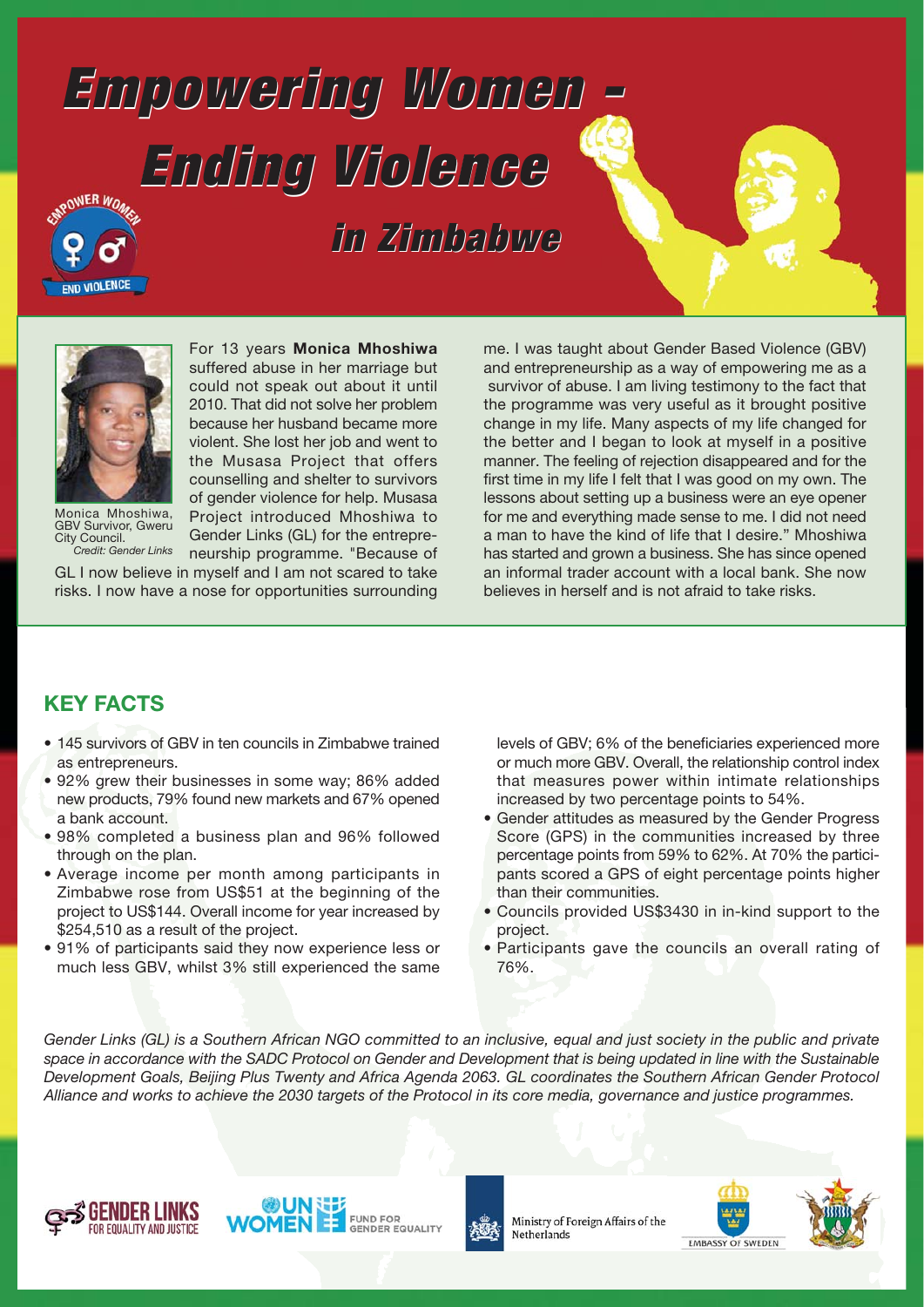#### **Why this project?**

Since its founding in 2001 GL has worked with over 2000 women in documenting their experiences of Gender based Violence (GBV). GL Zimbabwe conducted a GBV prevalence surveys in all the 10 provinces of the country where it emerged that 69% of the women have experienced gender violence.

The most likely forms of violence are also those least likely to be reported to the police - economic, psychological and verbal abuse. Many women spoke about staying in or returning to abusive relationships because they lacked

> basket making among others. They mainly target young girls who have dropped out of school due to pregnancy by giving them a second chance.

> As part of the entrepreneurship programme, GL also measures progress in gender attitudes in communities. Gender attitudes as measured by the Gender Progress Score (GPS) in the communities increased by three percentage points from 59% to 62%. At 70% the participants scored a GPS of eight percentage points higher than their communities. These positive trends show that if a programme like this is sustained, it can change both the way that participants view the world, as well as the way communities view them.

> Chiredzi Town Council is an example of positive change in gender attitudes in the community. This change can be attributed to the door to door anti-GBV campaigns that the council embarked on prior to the project. Another

The programme brought about a sea change in IT skills. As illustrated in the graph, 76% women now use a computer compared to 14% at the start of the project. 76% have access to E Mail (compared to 8% at the start). 53% surf the internet (compared to 7% at the start). 20% of the women stated that they have a Facebook account up from 15% when the project began. 18% of the women indicated that they now have a Twitter handle as opposed 3% at the inception of the project. Perhaps the most significant change is that 12% of women now have a website up from 1% at the beginning of the project.

The programme has helped Centres of Excellence for Gender in local government to put their gender action plans to work. Councils in Zimbabwe have implemented their action plans also incorporating entrepreneurship in some instances. Bulawayo City Council has a Vocational Training Centre (VTC) that builds the capacity of individuals through education and training in various technical skills that include



equivalent to 100 kilograms of maize grain with a market price of US \$15. I opened an Ecocash account to ensure that my money was safe and secure. I successfully did all this through the knowledge I obtained during GL's entrepreneurship programme. After working so hard I managed to save enough money and bought a brick-making machine. I leased out the machine and it is currently supplementing my income. I am working hard to acquire a commercial stand so that I will set up a brick moulding business."

*Chipo Makoni from Chitungwiza Municipality*

Prior to the project some of the women were already running small businesses and there has been testimony that they have **improved how they run their businesses**. *Sithokozile Moyo* improved the quality of her bakery business. "I met Sithokozile when she was selling bakery products on the streets," says Remegious Nkomazana director and owner of Bernard Bakery. "I discovered that she makes biscuits much better than me. I was doing biscuits before but they were of poor quality. When we got into an agreement, she started making biscuits for me. We are now confident of the quality." This shows that the project is also growing through networking and collaborations amongst participants and other stakeholders in their communities.

Some of the women have expressed that they now know the importance of **doing business legally**: "During the

Key partners in the project included the Ministry of Local Government Public Works and National Housing (MLGPWNH); Ministry of Women Affairs, Gender & Community Development (MWAGCD) as well as Musasa Project. The main beneficiaries of the programme were identified from 10 of the 58 councils that form part of the Centres of Excellence for Gender in Local Government in Zimbabwe. These are; Bulawayo City Council, Chegutu Municipality, Chiredzi Town Council, Chitungwiza Municipality, Goromonzi RDC, Gweru City Council, Kadoma City Council, Manyame RDC, Victoria Falls Municipality and Zvimba RDC. The councils helped to identify participants,





*Source: Gender Links.*

economic independence or experienced financial control as a form of abuse. GL set out to test the links between economic empowerment and ending GBV.

#### **What the project involved**

The programme focusses on an integrated approach of life skills and entrepreneurship training including confidence building; decision making, business management, use of IT, networking and addressing

the underlying structural inequalities between men and men. Informed by the ecological theory of change, the project aims at addressing power relations at an individual, personal relationship, community and societal levels.

"My business is prosperous and I am now able to provide for the family. I no longer rely on my husband because depending on him was the source of the abuse that I suffered in his hands. I spent most of the time doing my business and I am no longer able to dwell much on my husband's abusive behaviour. The fear that he instilled in me is no longer there and I am now an independent woman." *Rejoice M, Gweru Zimbabwe*

training I was taught the importance of following the official channels when doing business. I did that to avoid losing stock through confiscation by the responsible authorities. Unfortunately at one time my stock was unlawfully confiscated and I reported the case to the police. I recovered my stock. I was able to fight because of the courage I gained during the entrepreneurship training."

*Verina Muchegu from Chitungwiza Municipality*

One of the main aims of the project was to **increase survivor's personal agency** and many have indicated positive changes in their relationships. *Ellen Patana* from Chegutu took advantage of the experience of working as a community worker to achieve her goals. She combined her work experience with the newly acquired entrepreneurial skills to form a community based organisation to fight GBV in the community. "The idea occurred to me after GL pointed me in the right direction. I tried to register the organisation as a trust but the social welfare department advised me to register it as a non-profit making organisation owned and controlled by a board of trustees. I got inspiration from the English idiom which says, 'experience is the best teacher' and I saw fit to educate other people on gender based violence through my organisation. This was after I realised that it was very important to impart the knowledge I gained from GL to other women."

## **www.genderlinks.org.za • www.genderlinks.org.za • www.genderlinks.org.za • www.genderlinks.org.za**

improve access to markets, infrastructure, finance, mentorship and support. Altogether councils provided US\$3430 in support of the COE programme across the ten councils in cash and in kind.

Some important outcomes are demonstrated in the personal accounts of participants through "I" stories and interviews:

One of the key aims was achieved increases in **income**: "The day I met GL in 2013 marked the genesis of a violence free life. They trained me to become a successful business woman and be able to compete in a world dominated by man. The skills I attained helped me to stop relying on my husband…GL trained me to be self-sufficient and I no longer beg anyone for money. I am now able to save and come up with a detailed budget so as to properly manage my income and expenditure. After GL helped me to come up with a business proposal I borrowed US \$100 from my children. I converted it into South African rand and I bought baby track suits at R60 (about \$5) each. To realise profit I sold them through barter trade. One track suit was

#### **Key results**